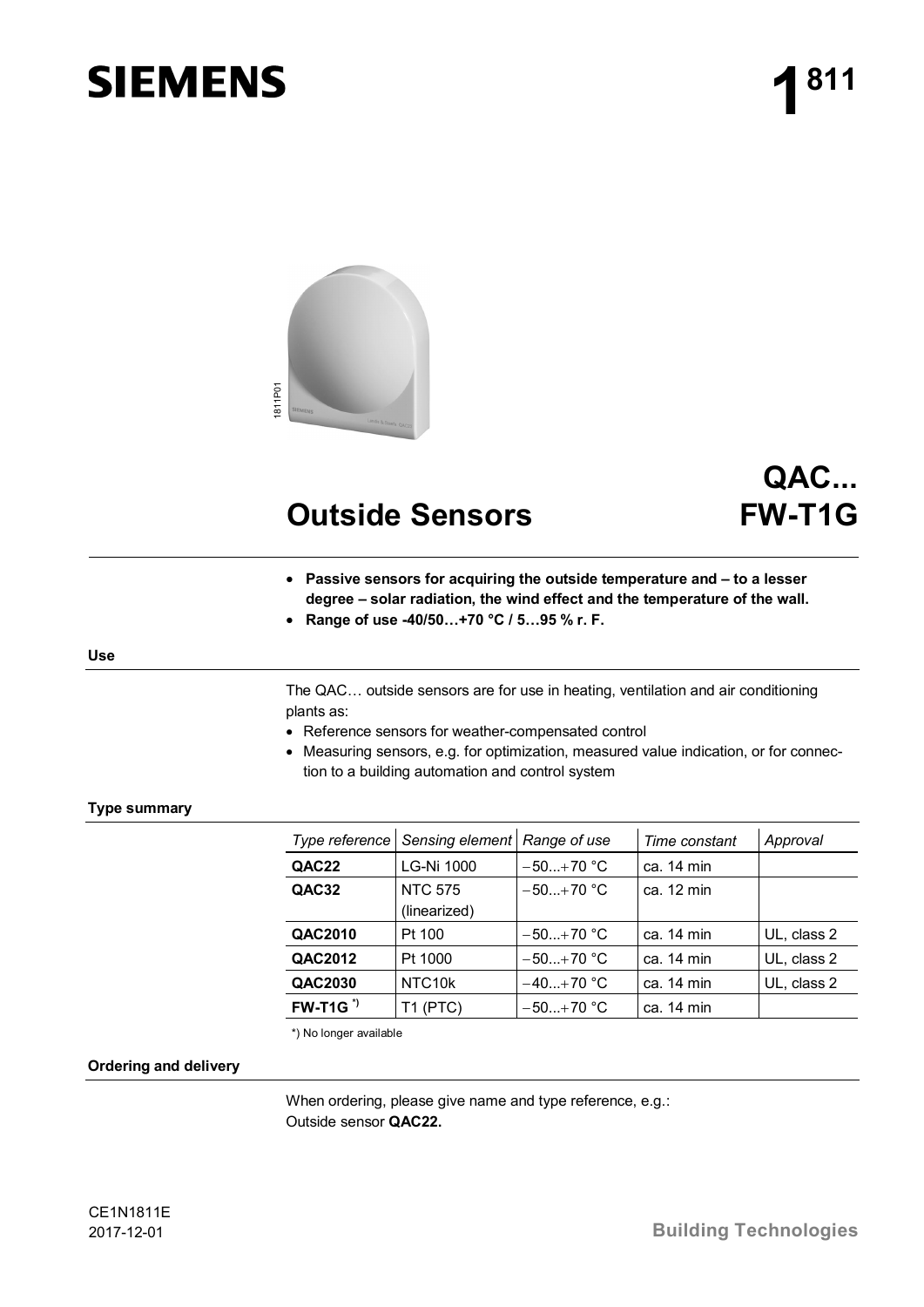# **Equipment combinations**

The outside sensors are suited for use with all types of controllers capable of acquiring and handling the sensor's measured value.

#### **Function**

The outside sensor acquires the outside temperature and  $-$  to a lesser degree  $-$  solar radiation, the wind effect and the temperature of the wall. The sensing element changes its resistance value as a function of the temperature.

Δ**θ** [K]

# **Sensing elements**

LG-Ni 1000

NTC 575



Characteristic: Accuracy:

 $R [\Omega]$ 



80<sup>[°</sup>C]

**.** 

1811D02

# Pt 100 (class B)



 $-50 - 40 - 30 - 20 - 10$  0 10 20 30 40 50 60 0.8  $0.4$ 0.0  $-0.4$ Δ**9** [K] 8 1811D06 70 80 [°C]  $-0.8$ 

Pt 1000 (class B)





2/6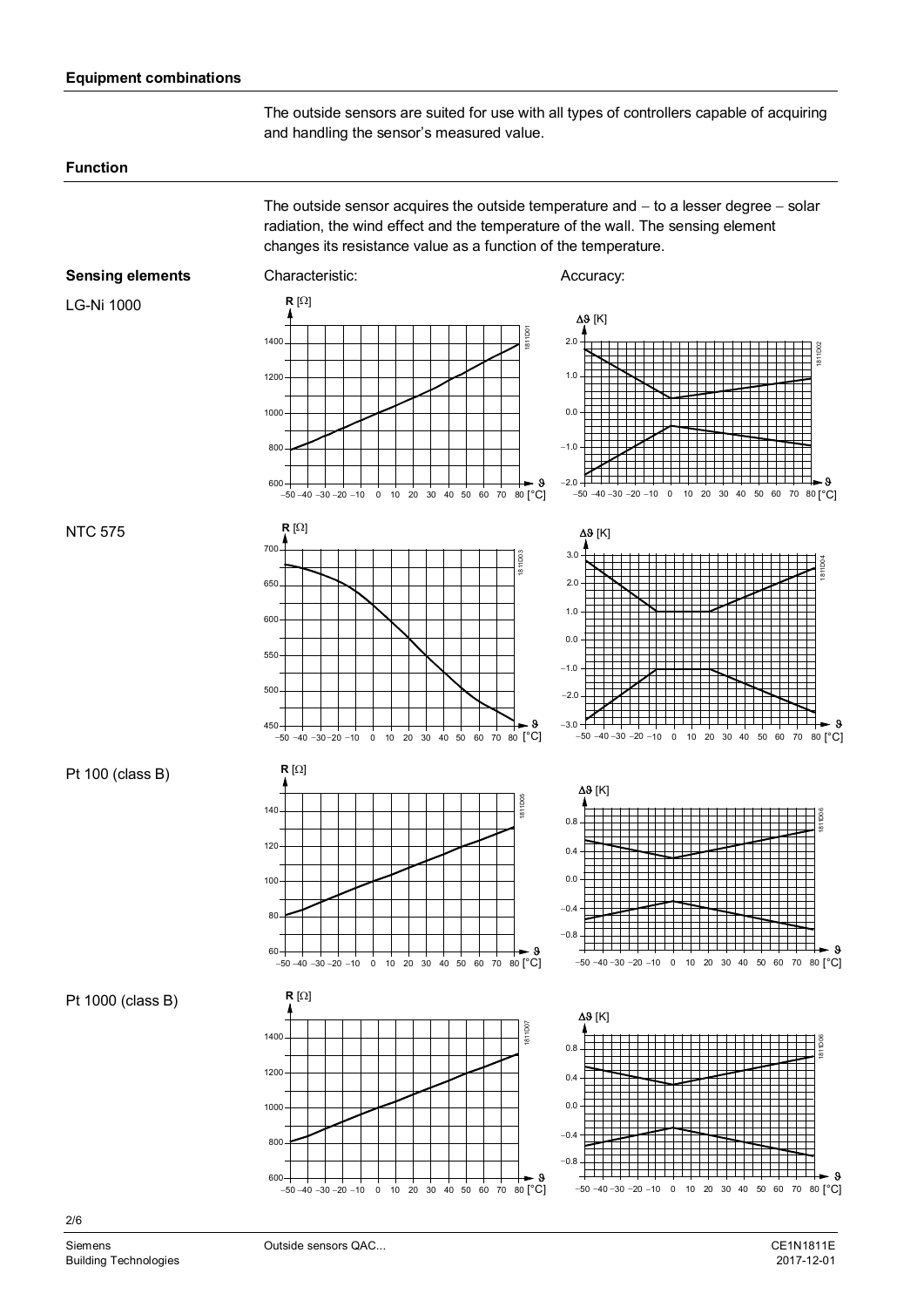| 1000000<br>811D0<br>1.20<br>1.00<br>0.80<br>0.60<br>100000<br>0.40<br>0.20<br>0.00<br>$-0.20$<br>10000<br>$-0.40$<br>$-0.60$<br>$-0.80$<br>$-1.00$<br>1000<br>$-1.20$<br>-40 -30 -20 -10 0 10 20 30 40 50 60 70<br>80 [°C]<br>-40 -30 -20 -10 0 10 20 30 40 50 60 70 80 °C1<br>$R[\Omega]$<br>T1 (PTC)<br>Δ9 [K]<br>3200<br>1819001<br>3000<br>5.0<br>4.0<br>2800<br>3.0<br>2600<br>2.0<br>2400<br>1.0<br>2200<br>0.0<br>$-1.0$<br>2000<br>$-2.0$<br>1800<br>$-3.0$<br>1600<br>$-4.0$<br>$-5.0$<br>1400<br>$-40 - 30 - 20 - 10$ 0 10 20 30 40 50 60 70 80 $^{\circ}$ C<br>−40−30−20−10 0 10 20 30 40 50 60 70 80[°C]<br>Legend<br>Resistance in Ohm<br>R<br>$\theta$<br>Temperature in degrees Celsius<br>$\Delta \vartheta$<br>Temperature differential in Kelvin<br><b>Mechanical design</b><br>The sensor has a plastic housing with a removable cover.<br>The connection terminals can be accessed after removal of the cover.<br>Cable entry is either from the rear (concealed wiring) or from below (surface-run wires).<br>A cable entry gland can be screwed into the bottom of the housing.<br><b>Engineering notes</b><br>The permissible cable lengths depend on the type of controller with which the sensor is<br>used. They are specified in the Data Sheet of the relevant controller.<br><b>Mounting notes</b><br>Depending on use, the outside sensor must be located as follows:<br>Mounting location<br>For control:<br>$\bullet$<br>On the wall of the house or building that has the windows of the occupied rooms, but<br>the sensor must not be exposed to the morning sun. In case of doubt, it should be<br>mounted on the wall facing north or north-west<br>• For optimization:<br>Always on the coldest wall of the house or building (normally the wall facing north).<br>The sensor must never be exposed to the morning sun<br>Preferably in the middle of the house or building or heating zone, but at least 2.5 m<br>Mounting height<br>above the ground.<br>The sensor must not be fitted at the following locations:<br>• Above windows, doors, air extracts or other heat sources<br>• Below balconies or the eave of the roof<br>To prevent measuring errors due to air circulation, the cable conduit at the sensor<br>should be sealed.<br>The sensor may not be painted over.<br>Mounting Instructions are printed on the packaging. | NTC 10k | $R[\Omega]$<br>Δ9 [K] |  |  |  |
|--------------------------------------------------------------------------------------------------------------------------------------------------------------------------------------------------------------------------------------------------------------------------------------------------------------------------------------------------------------------------------------------------------------------------------------------------------------------------------------------------------------------------------------------------------------------------------------------------------------------------------------------------------------------------------------------------------------------------------------------------------------------------------------------------------------------------------------------------------------------------------------------------------------------------------------------------------------------------------------------------------------------------------------------------------------------------------------------------------------------------------------------------------------------------------------------------------------------------------------------------------------------------------------------------------------------------------------------------------------------------------------------------------------------------------------------------------------------------------------------------------------------------------------------------------------------------------------------------------------------------------------------------------------------------------------------------------------------------------------------------------------------------------------------------------------------------------------------------------------------------------------------------------------------------------------------------------------------------------------------------------------------------------------------------------------------------------------------------------------------------------------------------------------------------------------------------------------------------------------------------------------------------------------------------------------------------------------------------------------------------------|---------|-----------------------|--|--|--|
|                                                                                                                                                                                                                                                                                                                                                                                                                                                                                                                                                                                                                                                                                                                                                                                                                                                                                                                                                                                                                                                                                                                                                                                                                                                                                                                                                                                                                                                                                                                                                                                                                                                                                                                                                                                                                                                                                                                                                                                                                                                                                                                                                                                                                                                                                                                                                                                |         |                       |  |  |  |
|                                                                                                                                                                                                                                                                                                                                                                                                                                                                                                                                                                                                                                                                                                                                                                                                                                                                                                                                                                                                                                                                                                                                                                                                                                                                                                                                                                                                                                                                                                                                                                                                                                                                                                                                                                                                                                                                                                                                                                                                                                                                                                                                                                                                                                                                                                                                                                                |         |                       |  |  |  |
|                                                                                                                                                                                                                                                                                                                                                                                                                                                                                                                                                                                                                                                                                                                                                                                                                                                                                                                                                                                                                                                                                                                                                                                                                                                                                                                                                                                                                                                                                                                                                                                                                                                                                                                                                                                                                                                                                                                                                                                                                                                                                                                                                                                                                                                                                                                                                                                |         |                       |  |  |  |
|                                                                                                                                                                                                                                                                                                                                                                                                                                                                                                                                                                                                                                                                                                                                                                                                                                                                                                                                                                                                                                                                                                                                                                                                                                                                                                                                                                                                                                                                                                                                                                                                                                                                                                                                                                                                                                                                                                                                                                                                                                                                                                                                                                                                                                                                                                                                                                                |         |                       |  |  |  |
|                                                                                                                                                                                                                                                                                                                                                                                                                                                                                                                                                                                                                                                                                                                                                                                                                                                                                                                                                                                                                                                                                                                                                                                                                                                                                                                                                                                                                                                                                                                                                                                                                                                                                                                                                                                                                                                                                                                                                                                                                                                                                                                                                                                                                                                                                                                                                                                |         |                       |  |  |  |
|                                                                                                                                                                                                                                                                                                                                                                                                                                                                                                                                                                                                                                                                                                                                                                                                                                                                                                                                                                                                                                                                                                                                                                                                                                                                                                                                                                                                                                                                                                                                                                                                                                                                                                                                                                                                                                                                                                                                                                                                                                                                                                                                                                                                                                                                                                                                                                                |         |                       |  |  |  |
|                                                                                                                                                                                                                                                                                                                                                                                                                                                                                                                                                                                                                                                                                                                                                                                                                                                                                                                                                                                                                                                                                                                                                                                                                                                                                                                                                                                                                                                                                                                                                                                                                                                                                                                                                                                                                                                                                                                                                                                                                                                                                                                                                                                                                                                                                                                                                                                |         |                       |  |  |  |
|                                                                                                                                                                                                                                                                                                                                                                                                                                                                                                                                                                                                                                                                                                                                                                                                                                                                                                                                                                                                                                                                                                                                                                                                                                                                                                                                                                                                                                                                                                                                                                                                                                                                                                                                                                                                                                                                                                                                                                                                                                                                                                                                                                                                                                                                                                                                                                                |         |                       |  |  |  |
|                                                                                                                                                                                                                                                                                                                                                                                                                                                                                                                                                                                                                                                                                                                                                                                                                                                                                                                                                                                                                                                                                                                                                                                                                                                                                                                                                                                                                                                                                                                                                                                                                                                                                                                                                                                                                                                                                                                                                                                                                                                                                                                                                                                                                                                                                                                                                                                |         |                       |  |  |  |
|                                                                                                                                                                                                                                                                                                                                                                                                                                                                                                                                                                                                                                                                                                                                                                                                                                                                                                                                                                                                                                                                                                                                                                                                                                                                                                                                                                                                                                                                                                                                                                                                                                                                                                                                                                                                                                                                                                                                                                                                                                                                                                                                                                                                                                                                                                                                                                                |         |                       |  |  |  |
|                                                                                                                                                                                                                                                                                                                                                                                                                                                                                                                                                                                                                                                                                                                                                                                                                                                                                                                                                                                                                                                                                                                                                                                                                                                                                                                                                                                                                                                                                                                                                                                                                                                                                                                                                                                                                                                                                                                                                                                                                                                                                                                                                                                                                                                                                                                                                                                |         |                       |  |  |  |
|                                                                                                                                                                                                                                                                                                                                                                                                                                                                                                                                                                                                                                                                                                                                                                                                                                                                                                                                                                                                                                                                                                                                                                                                                                                                                                                                                                                                                                                                                                                                                                                                                                                                                                                                                                                                                                                                                                                                                                                                                                                                                                                                                                                                                                                                                                                                                                                |         |                       |  |  |  |
|                                                                                                                                                                                                                                                                                                                                                                                                                                                                                                                                                                                                                                                                                                                                                                                                                                                                                                                                                                                                                                                                                                                                                                                                                                                                                                                                                                                                                                                                                                                                                                                                                                                                                                                                                                                                                                                                                                                                                                                                                                                                                                                                                                                                                                                                                                                                                                                |         |                       |  |  |  |
|                                                                                                                                                                                                                                                                                                                                                                                                                                                                                                                                                                                                                                                                                                                                                                                                                                                                                                                                                                                                                                                                                                                                                                                                                                                                                                                                                                                                                                                                                                                                                                                                                                                                                                                                                                                                                                                                                                                                                                                                                                                                                                                                                                                                                                                                                                                                                                                |         |                       |  |  |  |
|                                                                                                                                                                                                                                                                                                                                                                                                                                                                                                                                                                                                                                                                                                                                                                                                                                                                                                                                                                                                                                                                                                                                                                                                                                                                                                                                                                                                                                                                                                                                                                                                                                                                                                                                                                                                                                                                                                                                                                                                                                                                                                                                                                                                                                                                                                                                                                                |         |                       |  |  |  |
|                                                                                                                                                                                                                                                                                                                                                                                                                                                                                                                                                                                                                                                                                                                                                                                                                                                                                                                                                                                                                                                                                                                                                                                                                                                                                                                                                                                                                                                                                                                                                                                                                                                                                                                                                                                                                                                                                                                                                                                                                                                                                                                                                                                                                                                                                                                                                                                |         |                       |  |  |  |
|                                                                                                                                                                                                                                                                                                                                                                                                                                                                                                                                                                                                                                                                                                                                                                                                                                                                                                                                                                                                                                                                                                                                                                                                                                                                                                                                                                                                                                                                                                                                                                                                                                                                                                                                                                                                                                                                                                                                                                                                                                                                                                                                                                                                                                                                                                                                                                                |         |                       |  |  |  |
|                                                                                                                                                                                                                                                                                                                                                                                                                                                                                                                                                                                                                                                                                                                                                                                                                                                                                                                                                                                                                                                                                                                                                                                                                                                                                                                                                                                                                                                                                                                                                                                                                                                                                                                                                                                                                                                                                                                                                                                                                                                                                                                                                                                                                                                                                                                                                                                |         |                       |  |  |  |
|                                                                                                                                                                                                                                                                                                                                                                                                                                                                                                                                                                                                                                                                                                                                                                                                                                                                                                                                                                                                                                                                                                                                                                                                                                                                                                                                                                                                                                                                                                                                                                                                                                                                                                                                                                                                                                                                                                                                                                                                                                                                                                                                                                                                                                                                                                                                                                                |         |                       |  |  |  |
|                                                                                                                                                                                                                                                                                                                                                                                                                                                                                                                                                                                                                                                                                                                                                                                                                                                                                                                                                                                                                                                                                                                                                                                                                                                                                                                                                                                                                                                                                                                                                                                                                                                                                                                                                                                                                                                                                                                                                                                                                                                                                                                                                                                                                                                                                                                                                                                |         |                       |  |  |  |
|                                                                                                                                                                                                                                                                                                                                                                                                                                                                                                                                                                                                                                                                                                                                                                                                                                                                                                                                                                                                                                                                                                                                                                                                                                                                                                                                                                                                                                                                                                                                                                                                                                                                                                                                                                                                                                                                                                                                                                                                                                                                                                                                                                                                                                                                                                                                                                                |         |                       |  |  |  |
|                                                                                                                                                                                                                                                                                                                                                                                                                                                                                                                                                                                                                                                                                                                                                                                                                                                                                                                                                                                                                                                                                                                                                                                                                                                                                                                                                                                                                                                                                                                                                                                                                                                                                                                                                                                                                                                                                                                                                                                                                                                                                                                                                                                                                                                                                                                                                                                |         |                       |  |  |  |
|                                                                                                                                                                                                                                                                                                                                                                                                                                                                                                                                                                                                                                                                                                                                                                                                                                                                                                                                                                                                                                                                                                                                                                                                                                                                                                                                                                                                                                                                                                                                                                                                                                                                                                                                                                                                                                                                                                                                                                                                                                                                                                                                                                                                                                                                                                                                                                                |         |                       |  |  |  |
|                                                                                                                                                                                                                                                                                                                                                                                                                                                                                                                                                                                                                                                                                                                                                                                                                                                                                                                                                                                                                                                                                                                                                                                                                                                                                                                                                                                                                                                                                                                                                                                                                                                                                                                                                                                                                                                                                                                                                                                                                                                                                                                                                                                                                                                                                                                                                                                |         |                       |  |  |  |
|                                                                                                                                                                                                                                                                                                                                                                                                                                                                                                                                                                                                                                                                                                                                                                                                                                                                                                                                                                                                                                                                                                                                                                                                                                                                                                                                                                                                                                                                                                                                                                                                                                                                                                                                                                                                                                                                                                                                                                                                                                                                                                                                                                                                                                                                                                                                                                                |         |                       |  |  |  |
|                                                                                                                                                                                                                                                                                                                                                                                                                                                                                                                                                                                                                                                                                                                                                                                                                                                                                                                                                                                                                                                                                                                                                                                                                                                                                                                                                                                                                                                                                                                                                                                                                                                                                                                                                                                                                                                                                                                                                                                                                                                                                                                                                                                                                                                                                                                                                                                |         |                       |  |  |  |
|                                                                                                                                                                                                                                                                                                                                                                                                                                                                                                                                                                                                                                                                                                                                                                                                                                                                                                                                                                                                                                                                                                                                                                                                                                                                                                                                                                                                                                                                                                                                                                                                                                                                                                                                                                                                                                                                                                                                                                                                                                                                                                                                                                                                                                                                                                                                                                                |         |                       |  |  |  |
|                                                                                                                                                                                                                                                                                                                                                                                                                                                                                                                                                                                                                                                                                                                                                                                                                                                                                                                                                                                                                                                                                                                                                                                                                                                                                                                                                                                                                                                                                                                                                                                                                                                                                                                                                                                                                                                                                                                                                                                                                                                                                                                                                                                                                                                                                                                                                                                |         |                       |  |  |  |
|                                                                                                                                                                                                                                                                                                                                                                                                                                                                                                                                                                                                                                                                                                                                                                                                                                                                                                                                                                                                                                                                                                                                                                                                                                                                                                                                                                                                                                                                                                                                                                                                                                                                                                                                                                                                                                                                                                                                                                                                                                                                                                                                                                                                                                                                                                                                                                                |         |                       |  |  |  |
|                                                                                                                                                                                                                                                                                                                                                                                                                                                                                                                                                                                                                                                                                                                                                                                                                                                                                                                                                                                                                                                                                                                                                                                                                                                                                                                                                                                                                                                                                                                                                                                                                                                                                                                                                                                                                                                                                                                                                                                                                                                                                                                                                                                                                                                                                                                                                                                |         |                       |  |  |  |
|                                                                                                                                                                                                                                                                                                                                                                                                                                                                                                                                                                                                                                                                                                                                                                                                                                                                                                                                                                                                                                                                                                                                                                                                                                                                                                                                                                                                                                                                                                                                                                                                                                                                                                                                                                                                                                                                                                                                                                                                                                                                                                                                                                                                                                                                                                                                                                                |         |                       |  |  |  |
|                                                                                                                                                                                                                                                                                                                                                                                                                                                                                                                                                                                                                                                                                                                                                                                                                                                                                                                                                                                                                                                                                                                                                                                                                                                                                                                                                                                                                                                                                                                                                                                                                                                                                                                                                                                                                                                                                                                                                                                                                                                                                                                                                                                                                                                                                                                                                                                |         |                       |  |  |  |
|                                                                                                                                                                                                                                                                                                                                                                                                                                                                                                                                                                                                                                                                                                                                                                                                                                                                                                                                                                                                                                                                                                                                                                                                                                                                                                                                                                                                                                                                                                                                                                                                                                                                                                                                                                                                                                                                                                                                                                                                                                                                                                                                                                                                                                                                                                                                                                                |         |                       |  |  |  |
|                                                                                                                                                                                                                                                                                                                                                                                                                                                                                                                                                                                                                                                                                                                                                                                                                                                                                                                                                                                                                                                                                                                                                                                                                                                                                                                                                                                                                                                                                                                                                                                                                                                                                                                                                                                                                                                                                                                                                                                                                                                                                                                                                                                                                                                                                                                                                                                |         |                       |  |  |  |
|                                                                                                                                                                                                                                                                                                                                                                                                                                                                                                                                                                                                                                                                                                                                                                                                                                                                                                                                                                                                                                                                                                                                                                                                                                                                                                                                                                                                                                                                                                                                                                                                                                                                                                                                                                                                                                                                                                                                                                                                                                                                                                                                                                                                                                                                                                                                                                                |         |                       |  |  |  |
|                                                                                                                                                                                                                                                                                                                                                                                                                                                                                                                                                                                                                                                                                                                                                                                                                                                                                                                                                                                                                                                                                                                                                                                                                                                                                                                                                                                                                                                                                                                                                                                                                                                                                                                                                                                                                                                                                                                                                                                                                                                                                                                                                                                                                                                                                                                                                                                |         |                       |  |  |  |
|                                                                                                                                                                                                                                                                                                                                                                                                                                                                                                                                                                                                                                                                                                                                                                                                                                                                                                                                                                                                                                                                                                                                                                                                                                                                                                                                                                                                                                                                                                                                                                                                                                                                                                                                                                                                                                                                                                                                                                                                                                                                                                                                                                                                                                                                                                                                                                                |         |                       |  |  |  |
|                                                                                                                                                                                                                                                                                                                                                                                                                                                                                                                                                                                                                                                                                                                                                                                                                                                                                                                                                                                                                                                                                                                                                                                                                                                                                                                                                                                                                                                                                                                                                                                                                                                                                                                                                                                                                                                                                                                                                                                                                                                                                                                                                                                                                                                                                                                                                                                |         |                       |  |  |  |
|                                                                                                                                                                                                                                                                                                                                                                                                                                                                                                                                                                                                                                                                                                                                                                                                                                                                                                                                                                                                                                                                                                                                                                                                                                                                                                                                                                                                                                                                                                                                                                                                                                                                                                                                                                                                                                                                                                                                                                                                                                                                                                                                                                                                                                                                                                                                                                                |         |                       |  |  |  |
|                                                                                                                                                                                                                                                                                                                                                                                                                                                                                                                                                                                                                                                                                                                                                                                                                                                                                                                                                                                                                                                                                                                                                                                                                                                                                                                                                                                                                                                                                                                                                                                                                                                                                                                                                                                                                                                                                                                                                                                                                                                                                                                                                                                                                                                                                                                                                                                |         |                       |  |  |  |
|                                                                                                                                                                                                                                                                                                                                                                                                                                                                                                                                                                                                                                                                                                                                                                                                                                                                                                                                                                                                                                                                                                                                                                                                                                                                                                                                                                                                                                                                                                                                                                                                                                                                                                                                                                                                                                                                                                                                                                                                                                                                                                                                                                                                                                                                                                                                                                                |         |                       |  |  |  |
|                                                                                                                                                                                                                                                                                                                                                                                                                                                                                                                                                                                                                                                                                                                                                                                                                                                                                                                                                                                                                                                                                                                                                                                                                                                                                                                                                                                                                                                                                                                                                                                                                                                                                                                                                                                                                                                                                                                                                                                                                                                                                                                                                                                                                                                                                                                                                                                |         |                       |  |  |  |
|                                                                                                                                                                                                                                                                                                                                                                                                                                                                                                                                                                                                                                                                                                                                                                                                                                                                                                                                                                                                                                                                                                                                                                                                                                                                                                                                                                                                                                                                                                                                                                                                                                                                                                                                                                                                                                                                                                                                                                                                                                                                                                                                                                                                                                                                                                                                                                                | 3/6     |                       |  |  |  |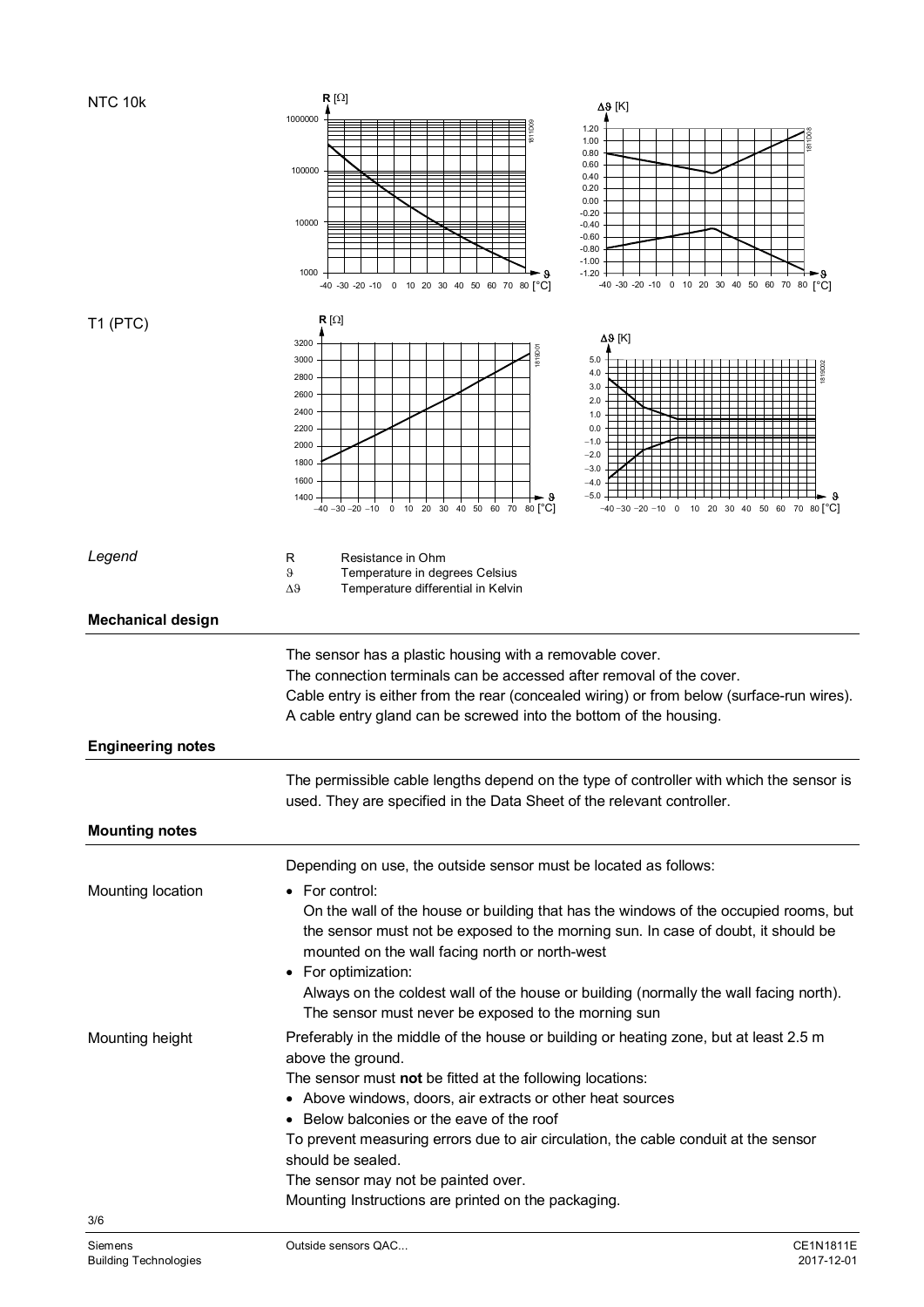### **Disposal**



The device is considered electrical and electronic equipment for disposal in terms of the applicable European Directive and may not be disposed of as domestic garbage.

• Dispose of the device via the channels provided for this purpose.

• Comply with all local and currently applicable laws and regulations.

#### **Technical data**

| Functional data                 | Range of use                                                                                                                                                                                                                           | refer to "Type summary"                                                                         |  |
|---------------------------------|----------------------------------------------------------------------------------------------------------------------------------------------------------------------------------------------------------------------------------------|-------------------------------------------------------------------------------------------------|--|
|                                 | Sensing element                                                                                                                                                                                                                        | refer to "Type summary"                                                                         |  |
|                                 | Time constant                                                                                                                                                                                                                          | refer to "Type summary"                                                                         |  |
|                                 | Accuracy                                                                                                                                                                                                                               | refer to "Function"                                                                             |  |
|                                 | Type of measurement and output                                                                                                                                                                                                         | passive                                                                                         |  |
| Degree of protection            | Protection class                                                                                                                                                                                                                       | III according to EN 60730                                                                       |  |
|                                 | Protection degree of housing                                                                                                                                                                                                           | IP54 according to EN 60529                                                                      |  |
| Electrical connections          | Screw terminals for                                                                                                                                                                                                                    | $2 \times 1.5$ mm <sup>2</sup> or $1 \times 2.5$ mm <sup>2</sup>                                |  |
|                                 | Cable entry for                                                                                                                                                                                                                        | cable gland (e.g. M $16 \times 1.5$ )                                                           |  |
|                                 | Perm. cable length                                                                                                                                                                                                                     | refer to "Engineering notes"                                                                    |  |
| <b>Environmental conditions</b> | Operation<br><b>Climatic conditions</b><br>Temperature<br>Humidity                                                                                                                                                                     | $-40+70$ °C<br>$0100$ % r. h.                                                                   |  |
|                                 | Storage / transport to<br><b>Climatic conditions</b><br>Temperature<br>Humidity<br>Mechanical conditions                                                                                                                               | IEC 721-3-2<br>class 2K3<br>$-25+65$ °C<br><95 % r. h.<br>class 2M2                             |  |
| Directives and Standards        | Product standard<br>EU conformity (CE)                                                                                                                                                                                                 | EN 60730-1<br>Automatic electrical controls for house-<br>hold and similar use<br>8000073890 *) |  |
|                                 | UL                                                                                                                                                                                                                                     | UL873 http://ul.com/database                                                                    |  |
| Environmental compatibility     | The product environmental declaration CE1E1701 <sup>-</sup> ) contains data on environmentally compatible prod-<br>uct design and assessments (RoHS compliance, materials composition, packaging, environmental<br>benefit, disposal). |                                                                                                 |  |
| Materials and colors            | Base                                                                                                                                                                                                                                   | plastic (ASA)                                                                                   |  |
|                                 | plastic (ASA), RAL9003<br>Cover                                                                                                                                                                                                        |                                                                                                 |  |
|                                 | Packaging                                                                                                                                                                                                                              | cardboard                                                                                       |  |
| Weight                          | Incl. packaging                                                                                                                                                                                                                        | approx. 0.093 kg                                                                                |  |
|                                 | *) The documents can be downloaded from http://siemens.com/bt/download.                                                                                                                                                                |                                                                                                 |  |

#### **Internal diagram**



The internal diagram is identical for all types of outside sensors covered by this Data Sheet.

The connecting wires are interchangeable.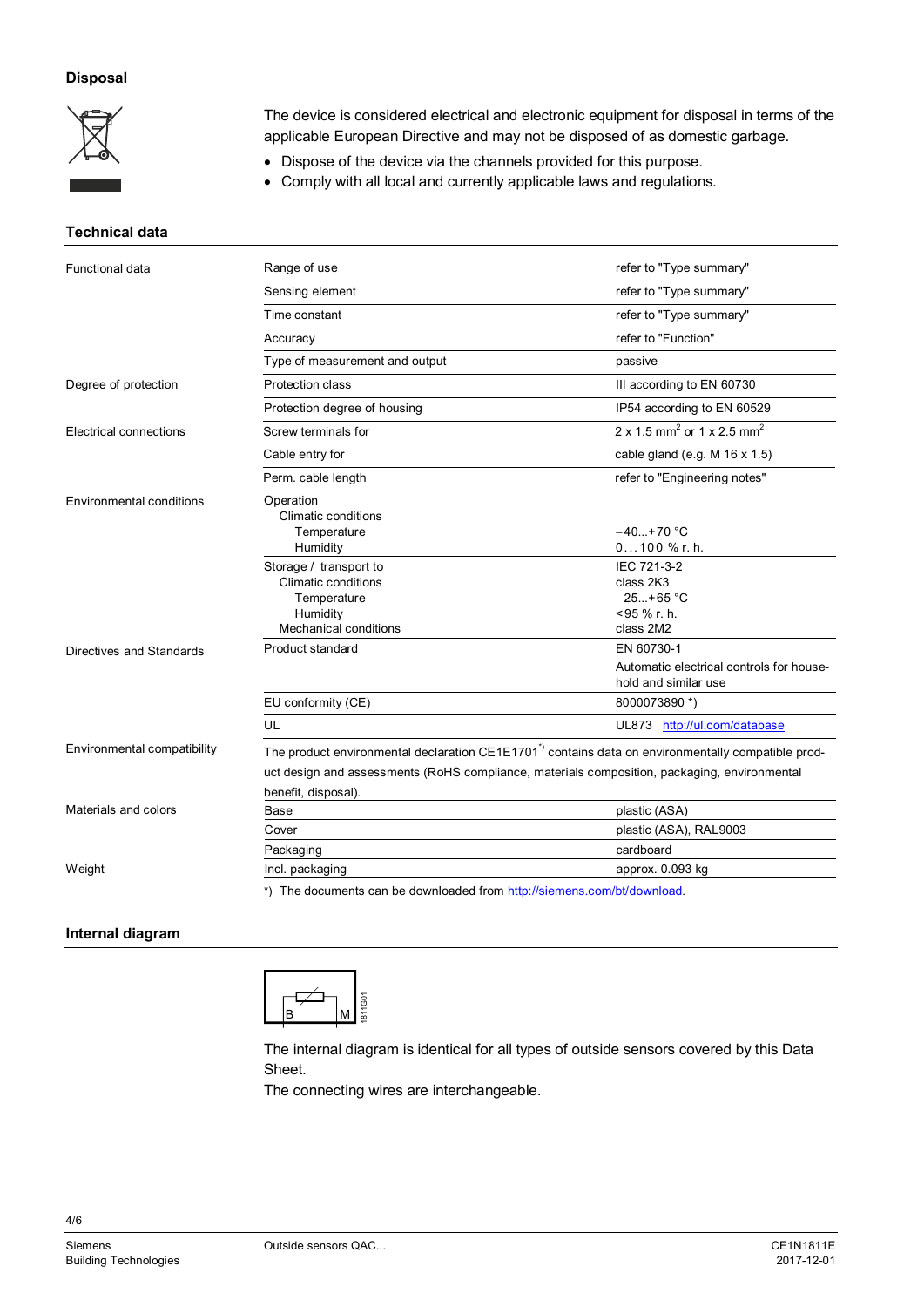

Drilling plan

Dimension in mm

5/6